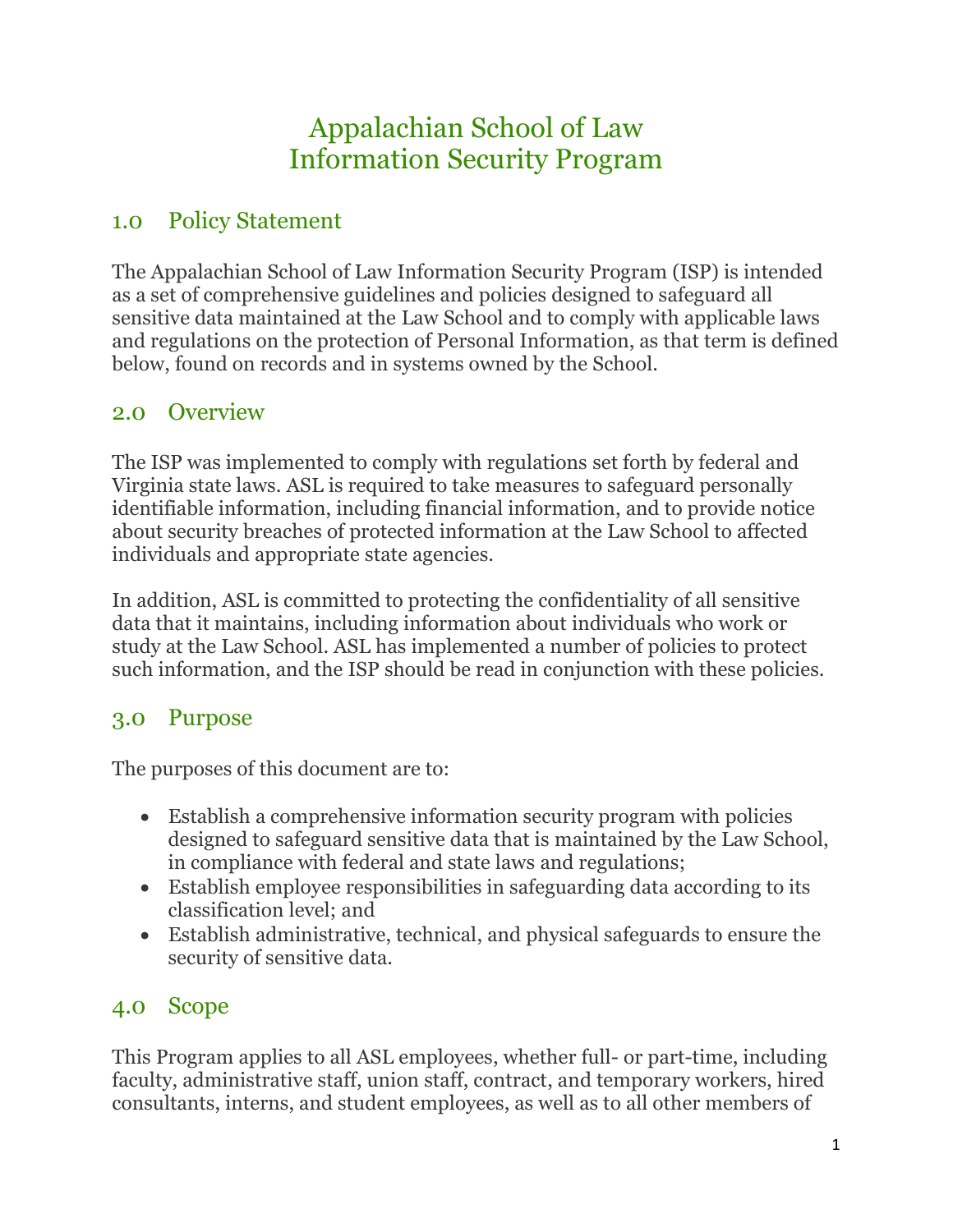the ASL community (hereafter referred to as the "Community"). The data covered by this Program includes any information stored, accessed, or collected at the Law School or for Law School operations. The ISP is not intended to supersede any existing ASL policy that contains more specific requirements for safeguarding certain types of data, except in the case of Personal Information and Nonpublic Financial Information, as defined below. If such a policy exists and is in conflict with the requirements of the ISP, the other policy takes precedence.

# 4.1 Definitions

### *Personal Information (PI)*

Personal Information (PI) is the first name and last name or first initial and last name of a person in combination with any one or more of the following:

- Social Security number;
- Driver's license number or state-issued identification card number; or
- Financial account number (e.g. bank account) or credit or debit card number that would permit access to a person's financial account, with or without any required security code, access code, personal identification number, or password.

For the purposes of this Program, PI also includes passport number, alien registration number, or other government-issued identification numbers.

### *Nonpublic Financial Information*

The GLB Act (FTC 16 CFR Part 313) requires the protection of "customer information", that applies to any record containing nonpublic financial information ("NFI") about a student or other third party who has a relationship with the Law School, whether in paper, electronic or other forms, which is handled or maintained by or on behalf of the Law School. For these purposes, NFI shall include the information:

- A student or other third party provides in order to obtain a financial product or service from the Law School;
- About a student or other third party resulting from any transaction with the Law School involving a financial product or service; or
- Otherwise obtained about a student or other third party in connection with providing a financial product or service to that person.

Examples of NFI include: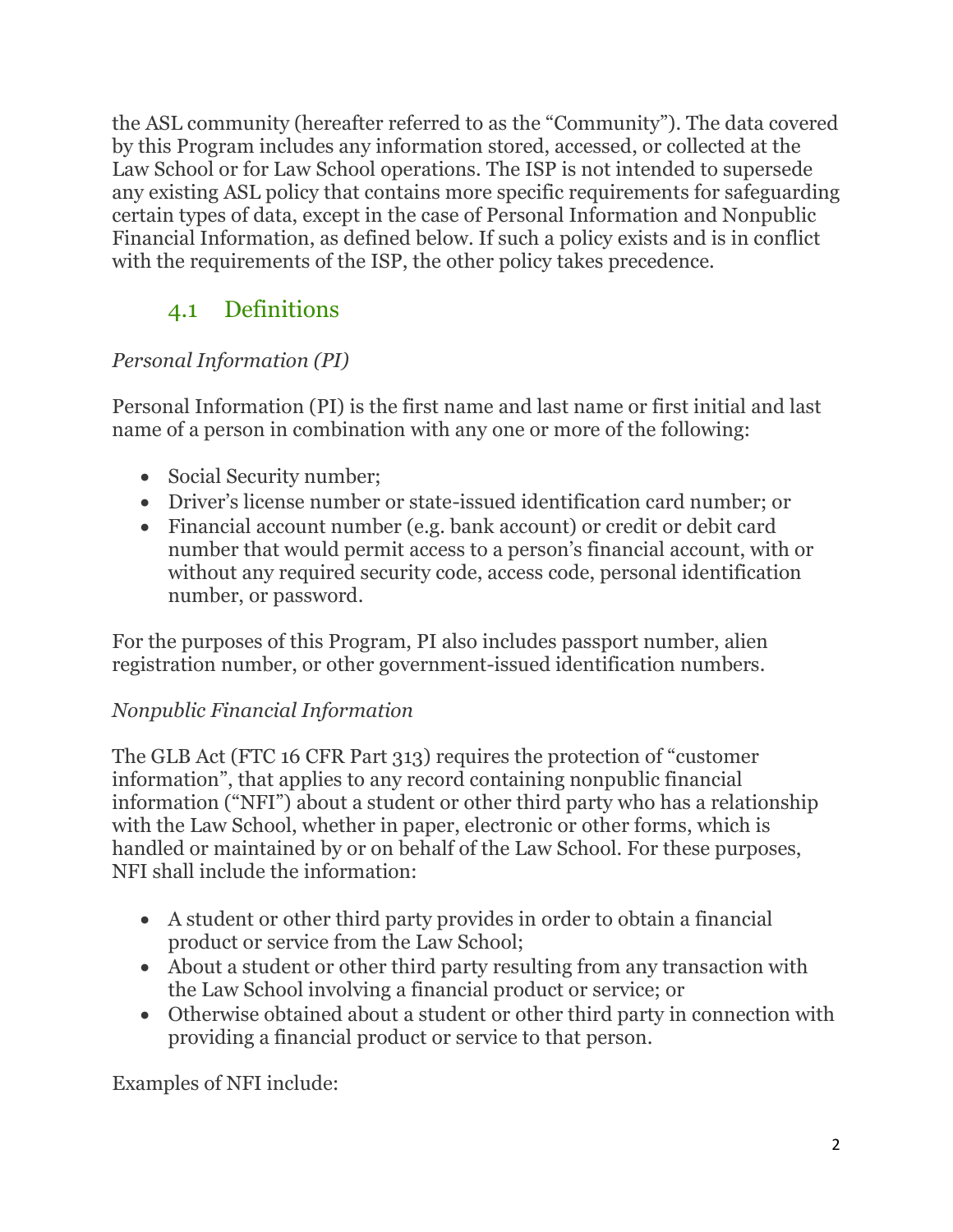- Information a consumer provides to you on an application to obtain a loan, credit card, or other financial product or service;
- Account balance information, payment history, overdraft history, and credit or debit card purchase information;
- The fact that an individual is or has been one of your customers or has obtained a financial product or service from you;
- Any information about your consumer if it is disclosed in a manner that indicates that the individual is or has been your consumer;
- Any information that a consumer provides to you or that you or your agent otherwise obtain in connection with collecting on, or servicing, a credit account;
- Any information you collect through an Internet "cookie" (an information collecting device from a web server); and
- Information from a consumer report.

## 4.2 Data Classification

All data covered by this policy will be classified into one of three categories outlined below, based on the level of security required for each, starting with the highest level.

### *Confidential*

Confidential data refers to any data where unauthorized access, use, alteration, or disclosure of this data could present a significant level of risk to ASL or the Community. Confidential data should be treated with the highest level of security to ensure the privacy of that data and prevent any unauthorized access, use, alteration, or disclosure.

Confidential data includes any data that is protected by federal or state laws or regulations, including, but not limited to, data protected under the following privacy laws: Health Insurance Portability and Accountability Act of 1996 (HIPAA), Family Educational Rights and Privacy Act (FERPA), 16 CFR 313 (Privacy of Consumer Financial Information), the Federal Gramm-Leach-Bliley Act, and the FTC's Red Flag Rules. Information protected by these laws includes, but is not limited to, PI, NFI, Protected Health Information (PHI), student education records, and financial aid information.

Confidential data also includes other sensitive personal and institutional data where the loss of such data could harm an individual's right to privacy or negatively impact the finances, operations, or reputation of ASL. This data includes, but is not limited to, donor information, intellectual property, School financial and investment records, employee salary information, or information related to legal or disciplinary matters.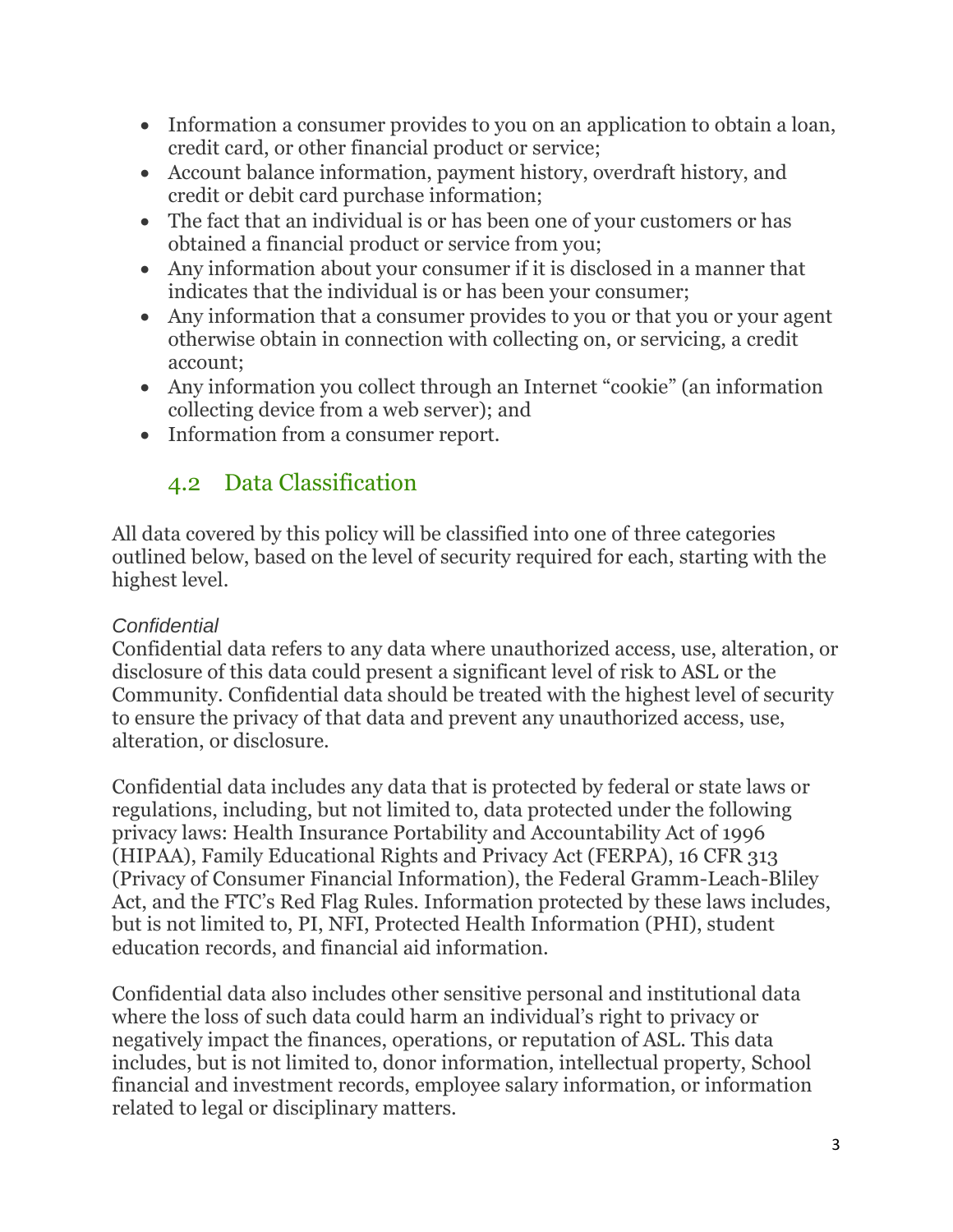#### *Internal Use Only*

Internal Use Only data refers to any data where unauthorized access, use, alteration, or disclosure of this data could present a moderate level of risk to ASL. This data should be limited to access by individuals who are employed by or matriculate at ASL and who have legitimate reasons for accessing such data. Any nonpublic data that is not explicitly designated as Confidential should be treated as Internal Use Only data. A reasonable level of security should be applied to this classification to ensure the privacy and integrity of this data.

#### *Public (or Unrestricted)*

Public data includes any information for which there is no restriction to its distribution, and where the loss or public use of such data would not present any harm to ASL or members of the ASL community. Any data that is not classified as Confidential or Internal Use Only should be considered Public data.

## 5.0 Policy

## 5.1 Responsibilities

All data at the Law School is assigned a data owner according to the constituency it represents. Data owners are responsible for the approval of all requests for access to such data. The data owners for each constituency group are designated as follows:

- Faculty data the Dean (or his or her designee) serves as the data owner
- Staff data the Director of Community Service and Personnel (or his or her designee) serves as the data owner
- Student data Shared between the Registrar, Dean of Admissions, Financial Aid Officer, and Director of the Business Office (or his or her designees)
- Alumni Data Director of Alumni Relations (or his or her designee)
- Financial & Accounting Data Business Office Director and CFO

Information Services (IS) staff serve as the data steward for all data stored centrally on the Law School's servers and administrative systems and are responsible for the security of such data. For distributed data stored on departmental servers, the department head or their designee serves as the data steward, and IS and the department shares joint responsibility for securing the data.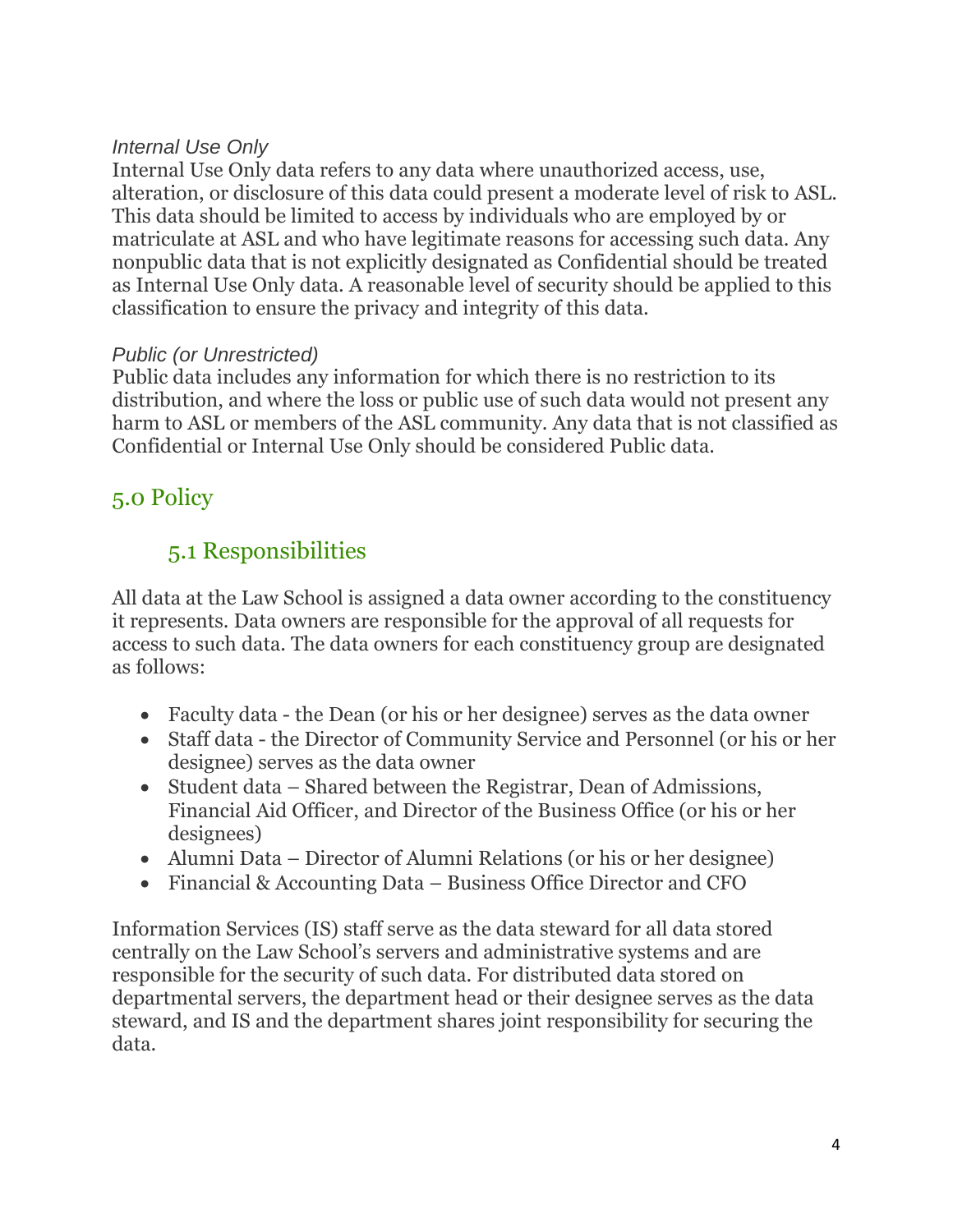Personnel will inform IS staff about an employee's change of status or termination as soon as is practicable but before an employee's departure date from the Law School. Changes in status may include terminations, leaves of absence, significant changes in position responsibilities, transfer to another department, or any other change that might affect an employee's access to Law School data. IS staff will terminate all of the employee's account access upon the employee's termination date from the Law School, as specified by Personnel.

Department heads will alert IS at the conclusion of a contract for individuals that are not considered ASL employees in order to terminate access to their ASL accounts. The Information Services Department is in charge of maintaining, updating, and implementing this Program. All members of the Community are responsible for maintaining the privacy and integrity of all sensitive data as defined above, and must protect the data from unauthorized use, access, disclosure or alteration. All members of the Community are required to access, store and maintain records containing sensitive data in compliance with this Program.

## 5.2 Identification and Assessment of Risks to School Information

The Appalachian School of Law recognizes that it has both internal and external risks to the privacy and integrity of Law School information. These risks include, but are not limited to:

- Unauthorized access of Confidential data by someone other than the owner of such data
- Compromised system security as a result of system access by an unauthorized person
- Interception of data during transmission
- Loss of data integrity
- Physical loss of data in a disaster
- Errors introduced into the system
- Corruption of data or systems
- Unauthorized access of Confidential data by employees
- Unauthorized requests for Confidential data
- Unauthorized access through hard copy files or reports
- Unauthorized transfer of Confidential data through third parties

ASL recognizes that this may not be a complete list of the risks associated with the protection of Confidential data. Since technology growth is not static, new risks are created regularly. Accordingly, IS will actively participate and monitor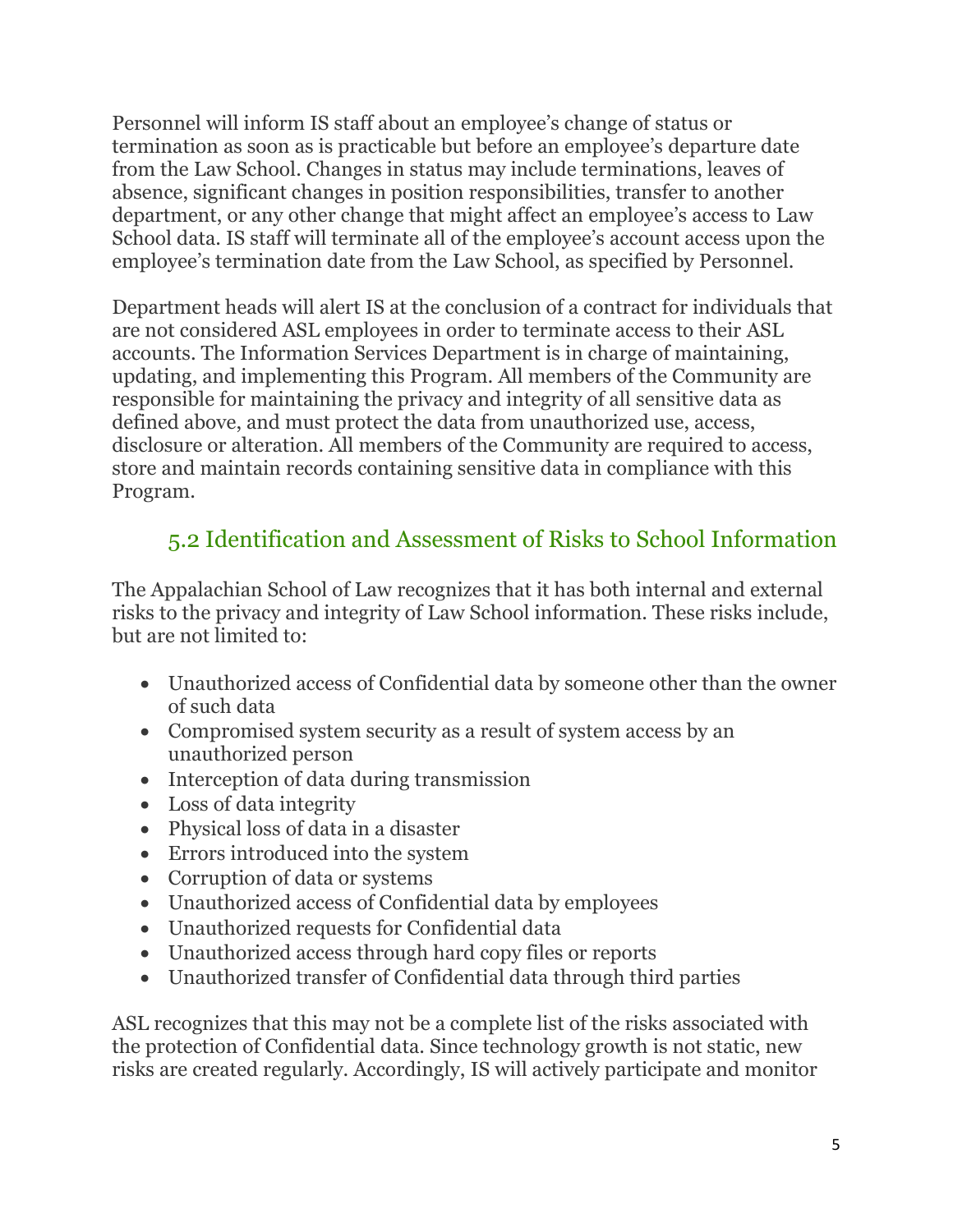advisory groups such as the Educause Security Institute, the Internet2 Security Working Group, and SANS for the identification of new risks.

ASL believes the Law School's current safeguards are reasonable and, in light of current risk assessments made by IS, are sufficient to provide security and confidentiality to Confidential data maintained by the Law School. Additionally, these safeguards protect against currently anticipated threats or hazards to the integrity of such information.

# 5.3 Policies for Safeguarding Confidential Data

To protect Confidential data, the following policies and procedures have been developed that relate to protection, access, storage, transportation, and destruction of records, computer system safeguards, and training.

### *Access*

- Only those employees or authorized third parties requiring access to Confidential data in the regular course of their duties are granted access to Confidential data, including both physical and electronic records.
- Computer and network access passwords are disabled upon the termination of employment or relationship with ASL.
- Upon termination of employment or relationship with ASL, physical access to documents or other resources containing Confidential data is immediately prevented.

### *Storage*

- Members of the Community will not store Confidential data anywhere other than secure devices or locations as authorized by the Information Services Department.
- To the extent possible, making sure that all Confidential data is stored only on secure servers maintained by the Law School and not on local machines, unsecure servers, or portable devices.
- Paper records containing Confidential data must be kept in locked files or other secured areas when not in use.
- Electronic records containing Confidential data must be stored on secure servers, and, when stored on authorized desktop computers, must be password protected.

Confidential data must not be stored on cloud-based storage solutions that are unsupported by the Law School (including DropBox, Microsoft OneDrive, Apple iCloud, etc.).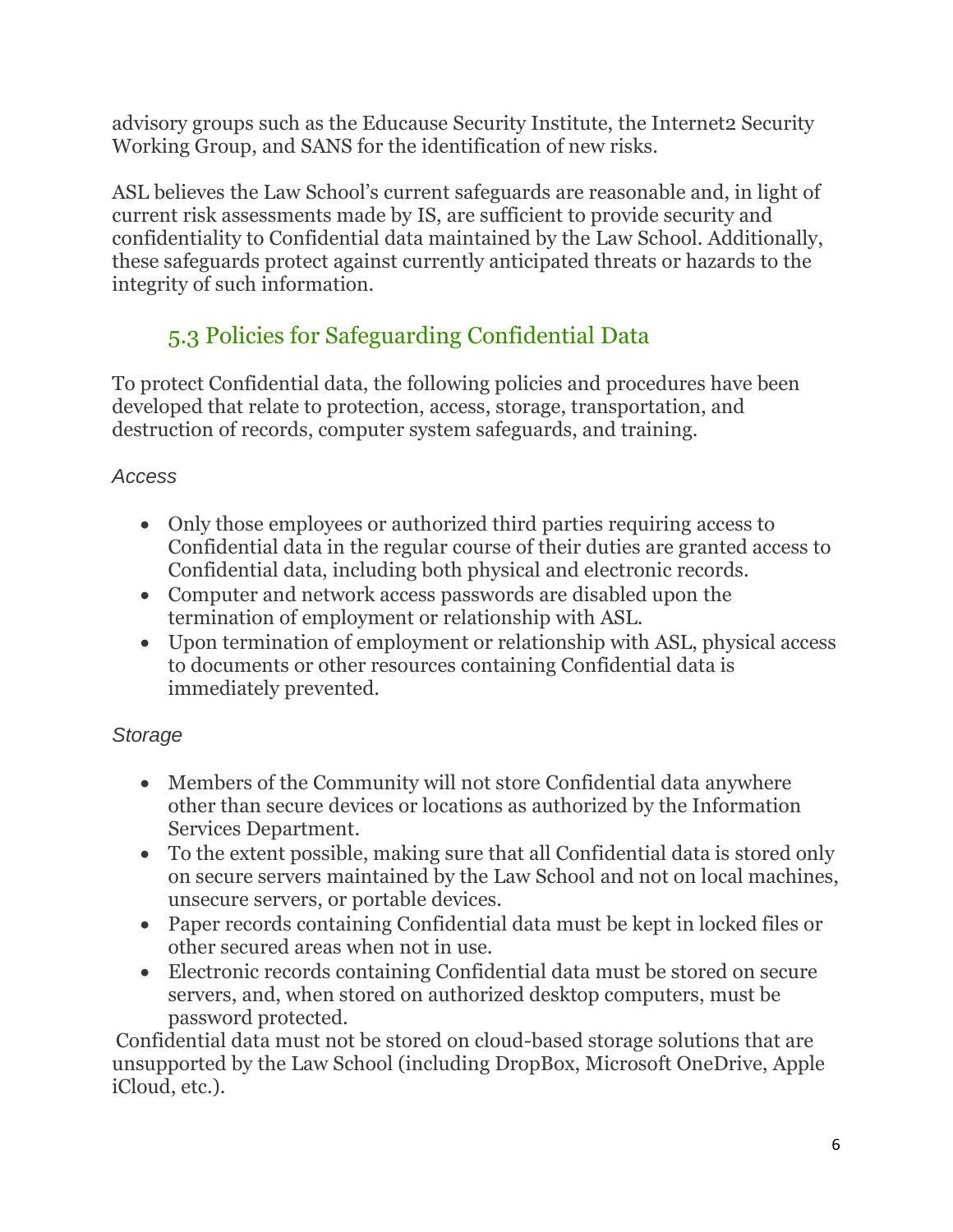### *Removing Records from Campus*

- Members of the Community are strongly discouraged from removing records containing Confidential data off-campus. In rare cases where it is necessary to do so, the user must take all reasonable precautions to safeguard the data. Under no circumstances are documents, electronic devices, or digital media containing Confidential data to be left unattended in any insecure location.
- When there is a legitimate need to provide records containing Confidential data to a third party, electronic records shall be password-protected and/or encrypted, and paper records shall be marked confidential and securely sealed.

#### *Traveling Abroad with Students' Personal Information*

- In the event that transmission of student passport information is required by the hotel or program abroad in advance of the travel, only the relevant information requested (e.g., Name, Passport Number, Date of Expiry, and Date of Birth) will be provided, not complete copies of the passport images. This information should first be transmitted via Fax, provided that the ASL department arranging the travel confirms the accuracy of the Fax number by sending an initial confirmation message before the actual data. If Faxing is unavailable, the data may be sent securely via email (using the SSL version of Google Mail), provided that the same confirmation of transmission takes place.
- Faculty/staff who need to retain these passport numbers for arranging travel will store this data in spreadsheets that are saved on the Law School's secure storage servers. Any spreadsheets containing student passport information will be routinely deleted when not needed.
- Faculty/staff who are traveling with the students abroad that need student passport and visa information for hotel check-in will keep a paper record on their person that contains relevant information (such as the passport and visa numbers and their expiration dates) and the last names of the students only. Faculty/staff must not retain or travel with copies of student passports.
- In extreme circumstances involving travel to a remote location where access to technology would be limited and would prohibit retrieval of a lost passport, a program director may request an exemption to this policy allowing for him or her to retain copies of the students' passports during travel. This request will be made to the Director of Information Services for approval. If the request is approved, the program director will sign the "Faculty/Staff Agreement for Traveling with Secure Data" to acknowledge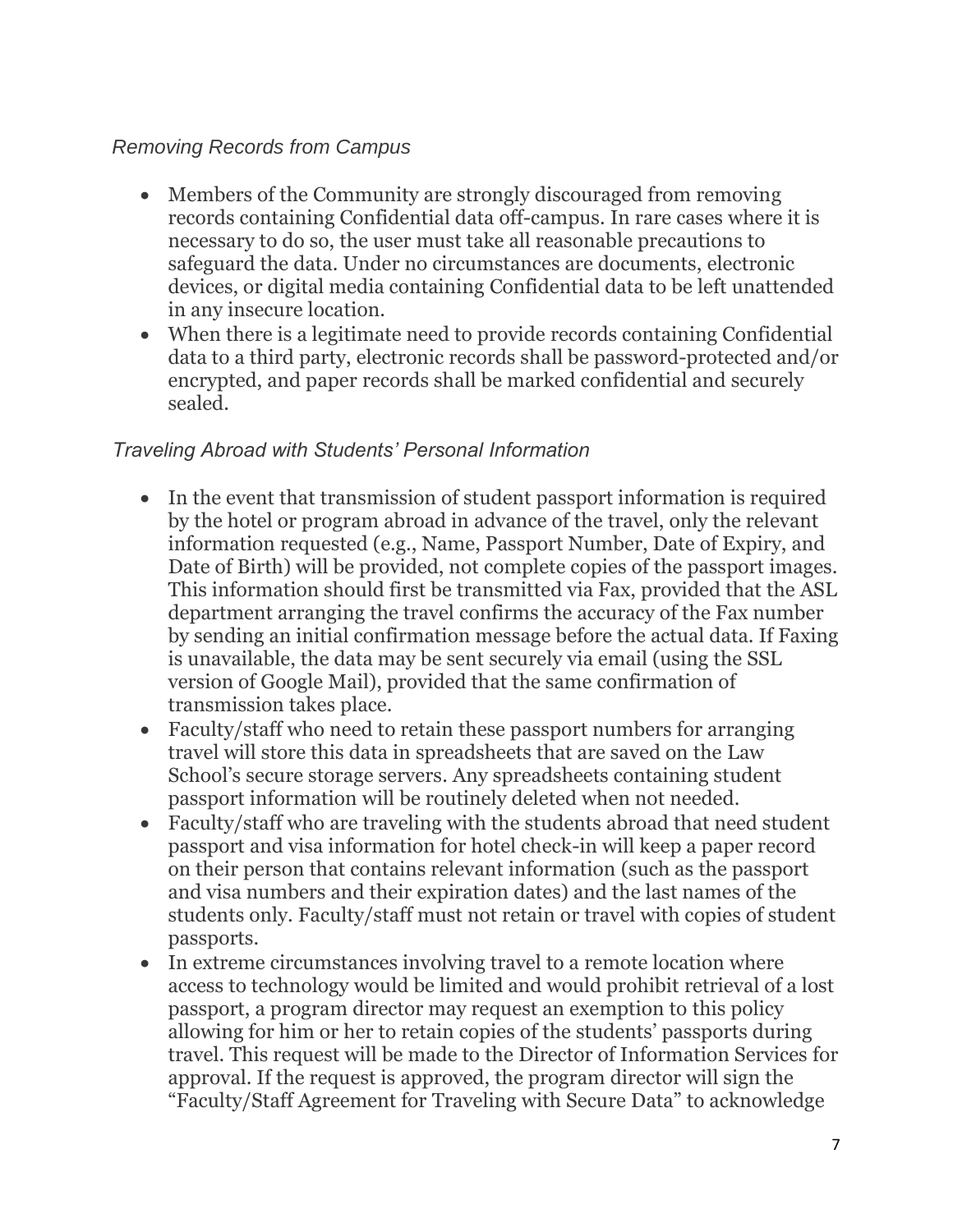their understanding of the ISP and their responsibilities in protecting the passports. The program director also agrees to alert IS immediately if the copies of passports are lost.

### *Destruction of Confidential Data*

- Records containing Confidential data must be destroyed once they are no longer needed for business purposes unless state or federal regulations require maintaining these records for a prescribed period of time.
- Paper and electronic records containing confidential data must be destroyed in a manner that prevents the recovery of the data.

#### *Third-Party Vendor Agreements Concerning Protection of Personal Information*

ASL exercises appropriate diligence in selecting service providers capable of maintaining appropriate security safeguards for PI provided by the Law School to them. The primary budget holder for each department is responsible for identifying those third parties providing services to the Law School that have access to PI. All relevant contracts with these third parties are reviewed and approved by the ASL Information Services Department to ensure the contracts contain the necessary language regarding safeguarding PI. It is the responsibility of the primary budget holders to confirm that the third parties are required to maintain appropriate security measures to protect PI consistent with this Program and State and Federal laws and regulations.

## 5.4 Policies for Safeguarding Internal Use Only Data

- Access to Internal Use Only Data should be limited to members of the Community who have a legitimate business need for the data.
- Internal Use Only Data can be stored on password-protected ASL-owned devices and services.
- Internal Use Only data may be stored on cloud-based storage solutions that are unsupported by the Law School as long as they are in compliance with the requirements of any laws governing the protection of such data (e.g., FERPA).
- Documents containing Internal Use Only Data should not be posted publicly.

## 5.5 Password Requirements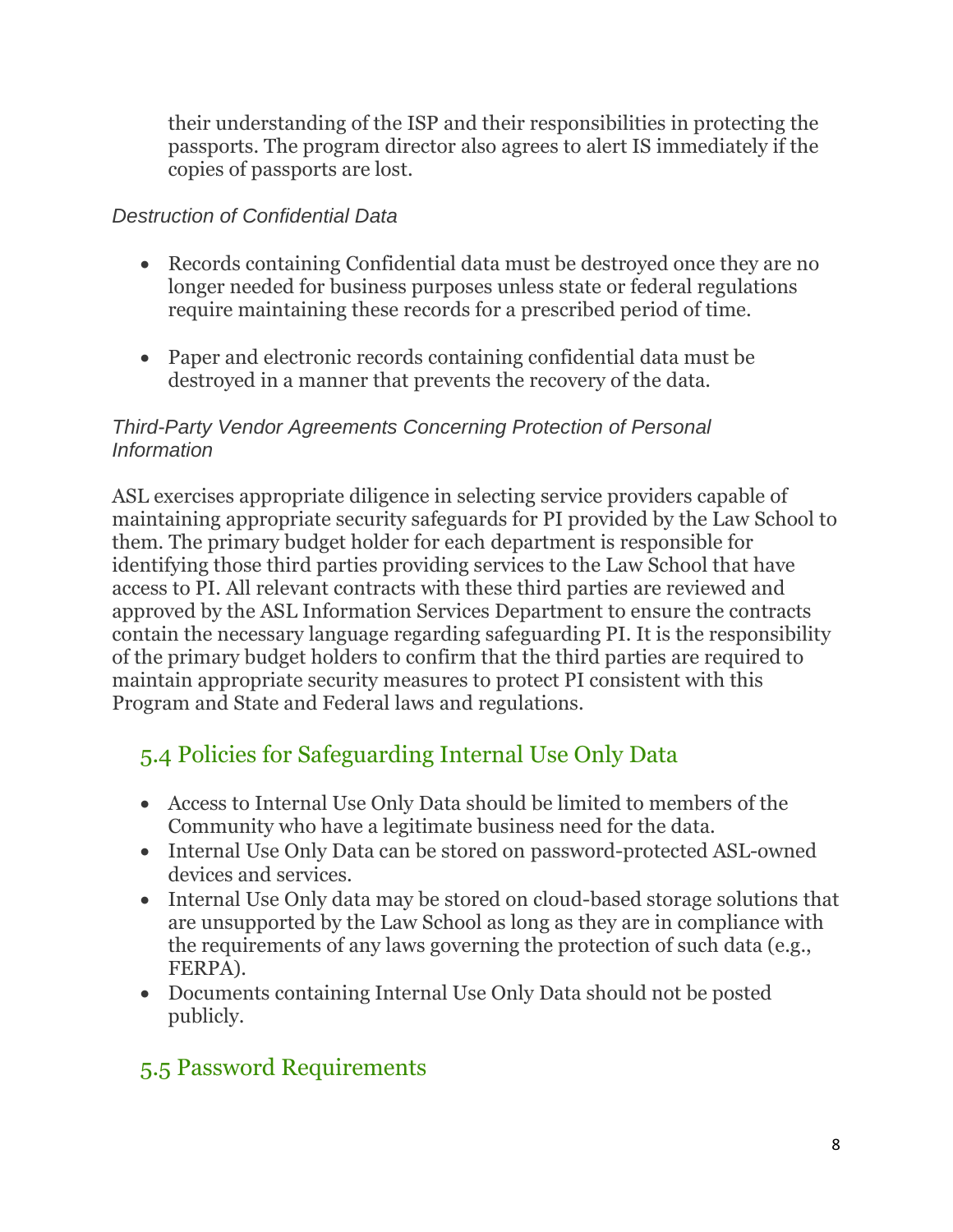In order to protect College data, all members of the Community must select unique passwords following the ASL Password Construction Guidelines:

Strong passwords are long. The more characters you have, the stronger the password. We recommend a minimum of 14 characters in your password. In addition, we highly encourage the use of passphrases, passwords made up of multiple words. Examples include "*It's time for vacation*" or "*block-curioussunny-leaves*". Passphrases are both easy to remember and type yet meet the strength requirements. Poor or weak passwords have the following characteristics:

- Contain eight characters or less.
- Contain personal information such as birthdates, addresses, phone numbers, or names of family members, pets, friends, and fantasy characters.
- Contain number patterns such as aaabbb, qwerty, zyxwvuts, or 123321.
- Are some version of "Welcome123" "Password123" "Changeme123"

In addition, every work account should have a different, unique password. Whenever possible, it is also recommended to enable the use of multi-factor authentication.

Multi-Factor Authentication (MFA) is an authentication method that requires the user to provide two or more verification factors to gain access to a resource such as an application or Website. Rather than just asking for a username and password, MFA requires one or more additional verification factors, which decreases the likelihood of a successful cyber-attack.

Members of the community must protect the privacy of their passwords. Passwords must not be shared with others. If an account or password is suspected to have been compromised, all passwords should be changed immediately and the incident reported to the Information Services Department.

## 5.6 Computer system safeguards

The IS staff monitors and assesses information safeguards on an ongoing basis to determine when enhancements are required. The Law School has implemented the following to combat external risk and secure the Law School's network and data containing Confidential information:

- Secure user authentication protocols:
	- o Unique passwords are required for all user accounts; each employee receives an individual user account.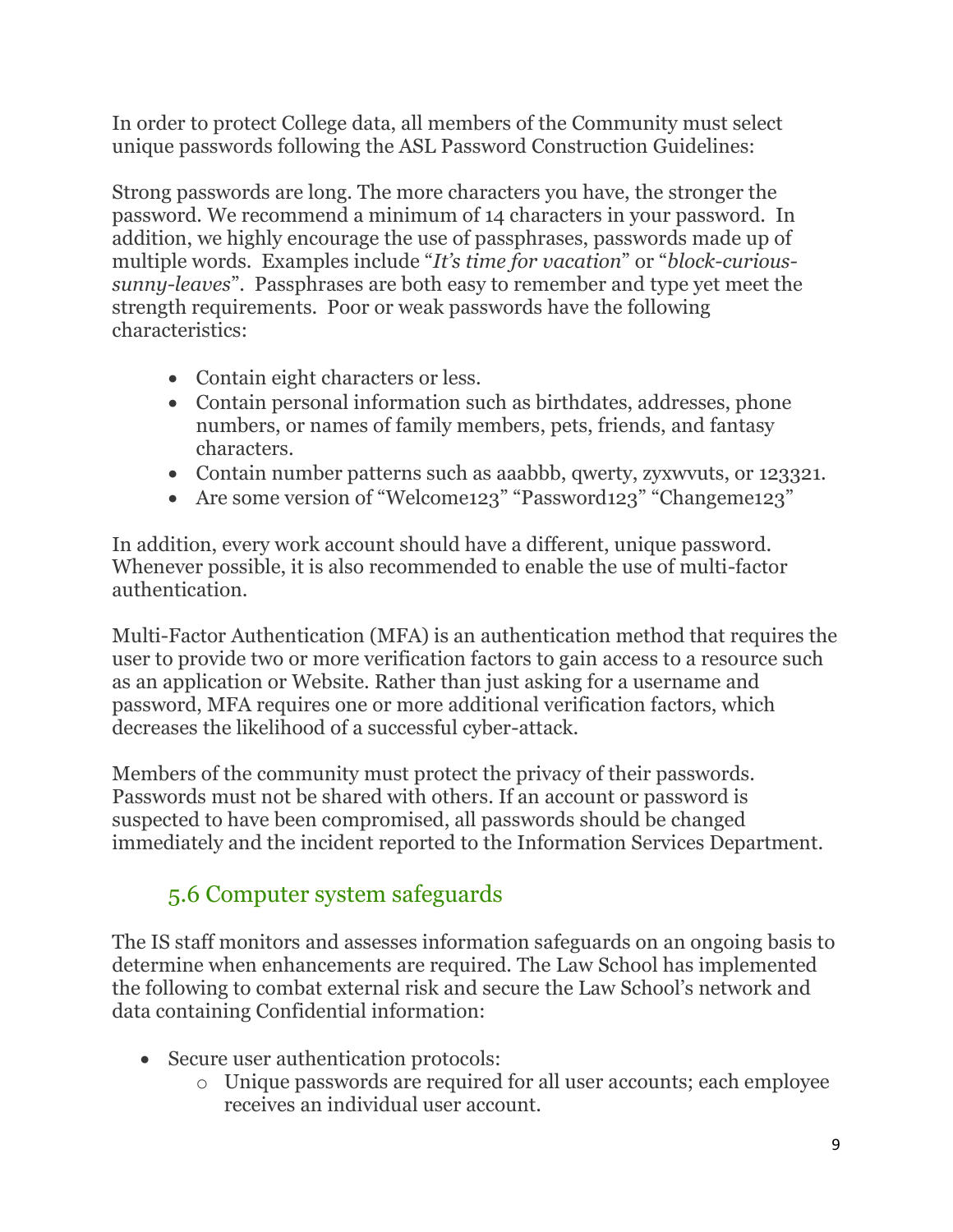- o Server accounts are locked after multiple unsuccessful password attempts.
- o Computer access passwords are disabled upon an employee's termination.
- o User passwords are stored in an encrypted format; root passwords are only accessible by system administrators.
- Secure access control measures:
	- o Access to specific files or databases containing Confidential Information is limited to those employees who require such access in the normal course of their duties.
	- o Each such employee has been assigned a unique password, different from the employee's password to the computer network, to obtain access to any file or database that contains Confidential Data needed by the employee in the course of his or her duties.
	- o Files containing Confidential Data transmitted outside of the ASL network are to be encrypted.
- The IS Department performs regular internal network security audits to all server and computer system logs to discover to the extent reasonably feasible possible electronic security breaches, and to monitor the system for possible unauthorized access to or disclosure, misuse, alteration, destruction, or other compromise of Data.
- All School-owned computers and servers are firewall protected and regularly monitored.
- Operating system patches and security updates are installed to all servers on a regular basis.
- Antivirus and anti-malware software is installed and kept updated on all servers and workstations.

# 5.7 Employee Training

All employees who access Confidential data or who otherwise have access to PI are required to complete a yearly training on data security and their responsibilities related to this Program. The training is also strongly recommended for all employees. The Information Services Department maintains records of all such training.

# 5.8 Reporting Attempted or Actual Breaches of Security

Any incident of possible or actual unauthorized access to or disclosure, misuse, alteration, destruction, or other compromise of PI, or of a breach or attempted breach of the information safeguards adopted under this Program, must be reported immediately to the Information Services Department.